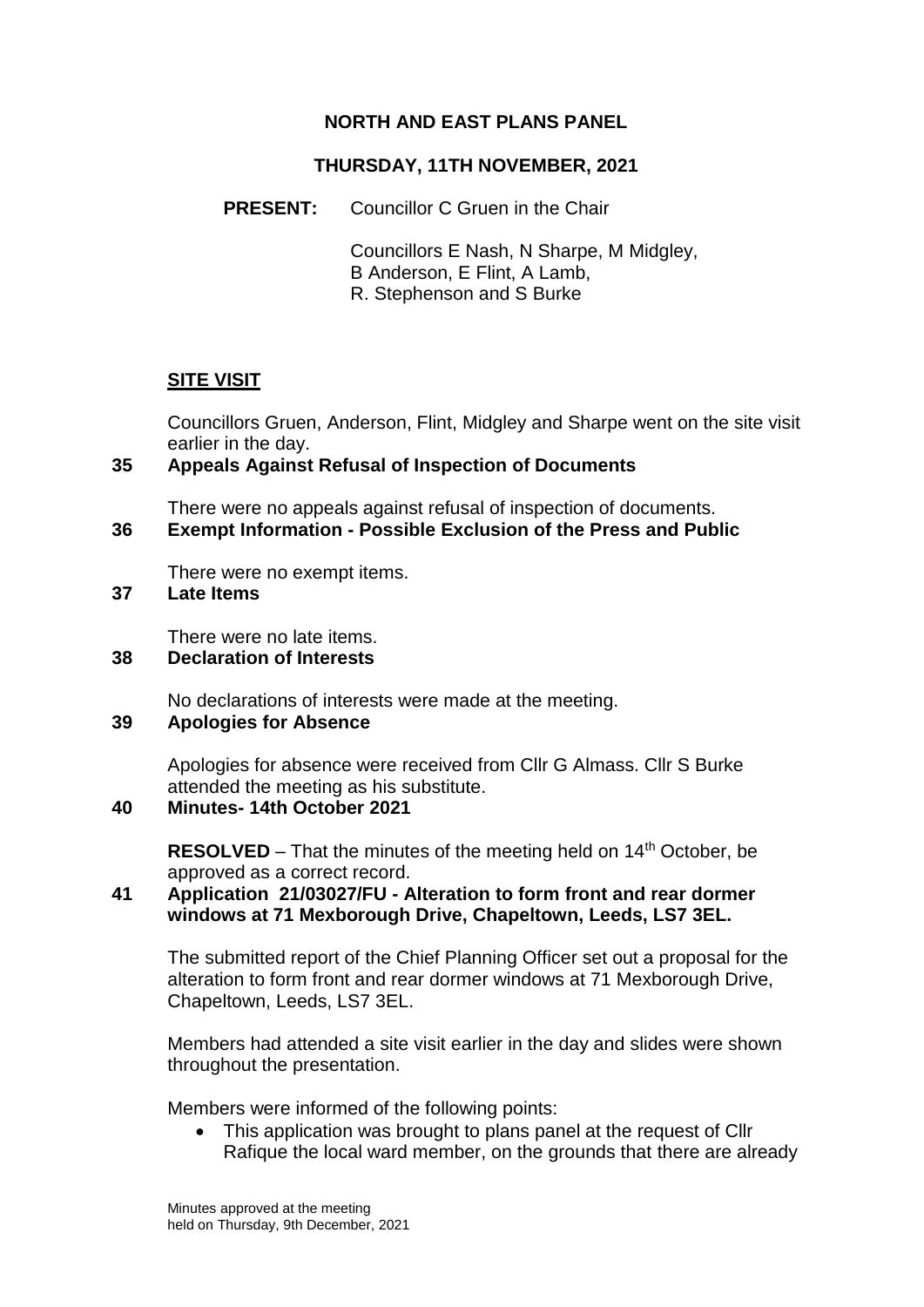a number of similar dormers in the area and that there will be no impact on the neighbours or on the character of the area.

- The proposal site is an end terrace sitting at the junction of Mexborough Drive and Mexborough Place. The property forms one of a long line of terraced properties in an area characterised by such terraces.
- The property is a former terraced house that, along with the immediate neighbouring property at number 69 Mexborough Drive, has been granted planning permission for conversion into an Islamic Education and Prayer Centre.
- Attention was drawn to number 69 which has a rear and front facing dormer window extensions that appear to have been constructed some time ago and prior to the integration of that part of the centre into 71 Mexborough Drive. Members were asked to note that this dormer and others in the area had been built prior to planning policy 2012, if such an application were to be brought now they would not have received planning permission.
- It was noted that guidelines rarely allow for front dormers and it was rarely acceptable on long rows of terraces houses where the original roof form is retained, which are a character of this area. However, in some cases rear dormers would be acceptable where they are in proportion to existing roof, having regard to the character of the area and of appropriate design.
- Members were advised that generally officers were supportive to applications for uses for the community. However, this application was contrary to design guide and policy. It was noted that users of the centre lived within the vicinity.

In response to Members questions the Panel were provided with the following information:

- There was no record of when the dormers to number 69 had been built but it was presumed to be either 1970's or 1980's probably under permitted developed.
- The roof space in 71 is used currently as an overflow prayer area. The application was for this area to be increased.
- Highways Officers did not believe that an increase in the dwelling would increase parking issues as most of the users of the centre lived in the vicinity, with 70% of people walking to use the facility.
- It was noted that discussions had taken place with the applicant and Cllr Rafique the local ward councillor, who was supportive of the application. The applicant had been told that if they removed the front dormer and made the rear dormer smaller the officers would be supportive. However, the applicant wished to continue with this application.

Members' discussions included:

 Members did have sympathy with the applicant but were of the view that the benefits of this application were minimal and that there would be significant harm to the character of the area.